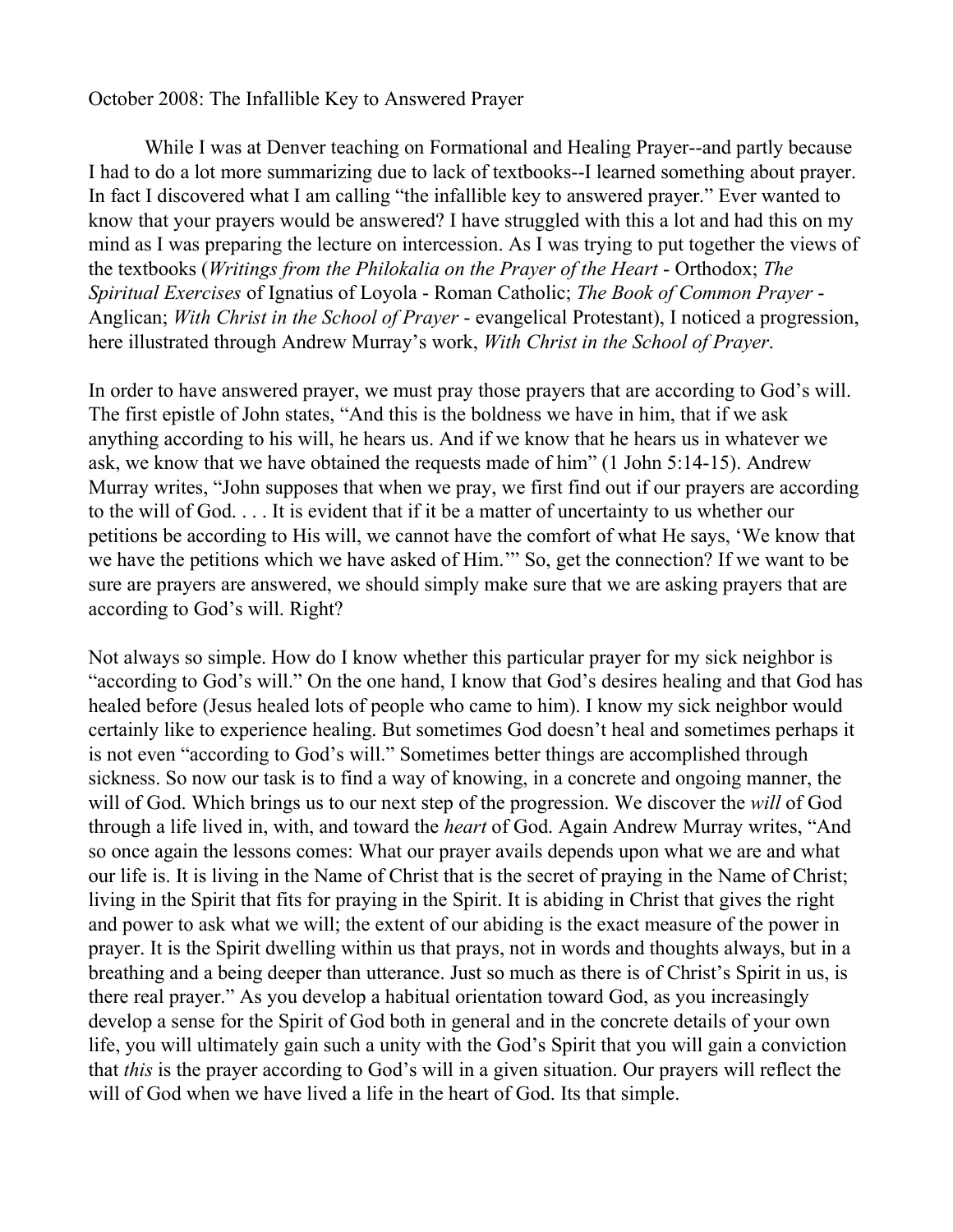But how do we accomplish this? How do we "live into" the heart of God? So often our biases and interests get in the way of our oneness with the heart of God. We live our own lives rather than living God's life through us. And here is where the next step comes in. We live into the heart of God by de-habituating ourselves from the leadership of false interests--those of the world, the flesh, or the devil--and opening ourselves to the influences of the Spirit. We fast, we watch, and we pray. Andrew Murray writes of prayer and fasting, "And so He [Christ] teaches us two lessons in regard to prayer of deep importance. The one, that faith needs a life of prayer in which to grow and keep strong. The other, that prayer needs fasting for its full and perfect development." And again, "Prayer is the one hand with which we grasp the invisible; fasting, the other with which we let loose and cast away the visible." "Watching" is the term *Writings from the Philokalia on the Prayer of the Heart* uses to describe the careful attention we pay toward noticing the influences of the Spirit and of the other forces in our experience. By paying careful attention to the movements of God and of the world, flesh, and devil; and by "fasting" from those influences that habitually draw us away from God; and by the prayer of calling out to God for help again and again when we need help; we take intentional steps of spiritual formation that lead to a life that is lived not oriented around ourselves but rather is lived into and from the heart of God (see 1 Peter 4:1-2). Again, quite simple. A life of spiritual formation leads to a life formed in Christ.

But is it really that simple? Doesn't all this attention to spiritual formation (fasting, watching, praying, spiritual disciplines and so on) become just one more form of legalism? Doesn't all this lead not to a harmony with the heart of God (and with prayers that reflect the will of God), but to a preoccupation with my own spiritual temperature? And doesn't this lead to a false view of God--God the One who measures my every move against some unrealizable standard of perfection? With this question we are brought to our last (really our first) step of the progression - deeply understanding the fatherhood of God. Murray writes, "The knowledge of God's Father-love is the first and simplest, but also the last and highest lesson in the school of prayer. . . . It is in the knowledge of God's Fatherliness, revealed by the Holy Spirit, that the power of prayer will be found to root and grow." Later he writes, "The power of the promise, 'Ask, and it shall be given you,' lies in the loving relationship between us as children and the Father in heaven. . . . And so the lesson we have to-day in the school of prayer is this: Live as a child of God, then you will be able to pray as a child, and as a child you will most assuredly be heard."

We become legalistic when our disciplines and our fastings do not emerge from the instructions of the loving Father. Our spiritual formation is a de-formation when (1) we fail to hear the call of the Father forward, or (2) when we manufacture our own procedures of formation to realize the Father's call. Spiritual formation is inspired, empowered, and fulfilled in the gracious love of our Creator and Life-giver. Christ desires to see us take steps of maturity. But I think God longs even more for us to know, deep inside, his own unconditional love. Indeed, perhaps this is the most important step of maturity. And so it all begins with our rest in faith, allowing ourselves to be received into the unconditional love of God.